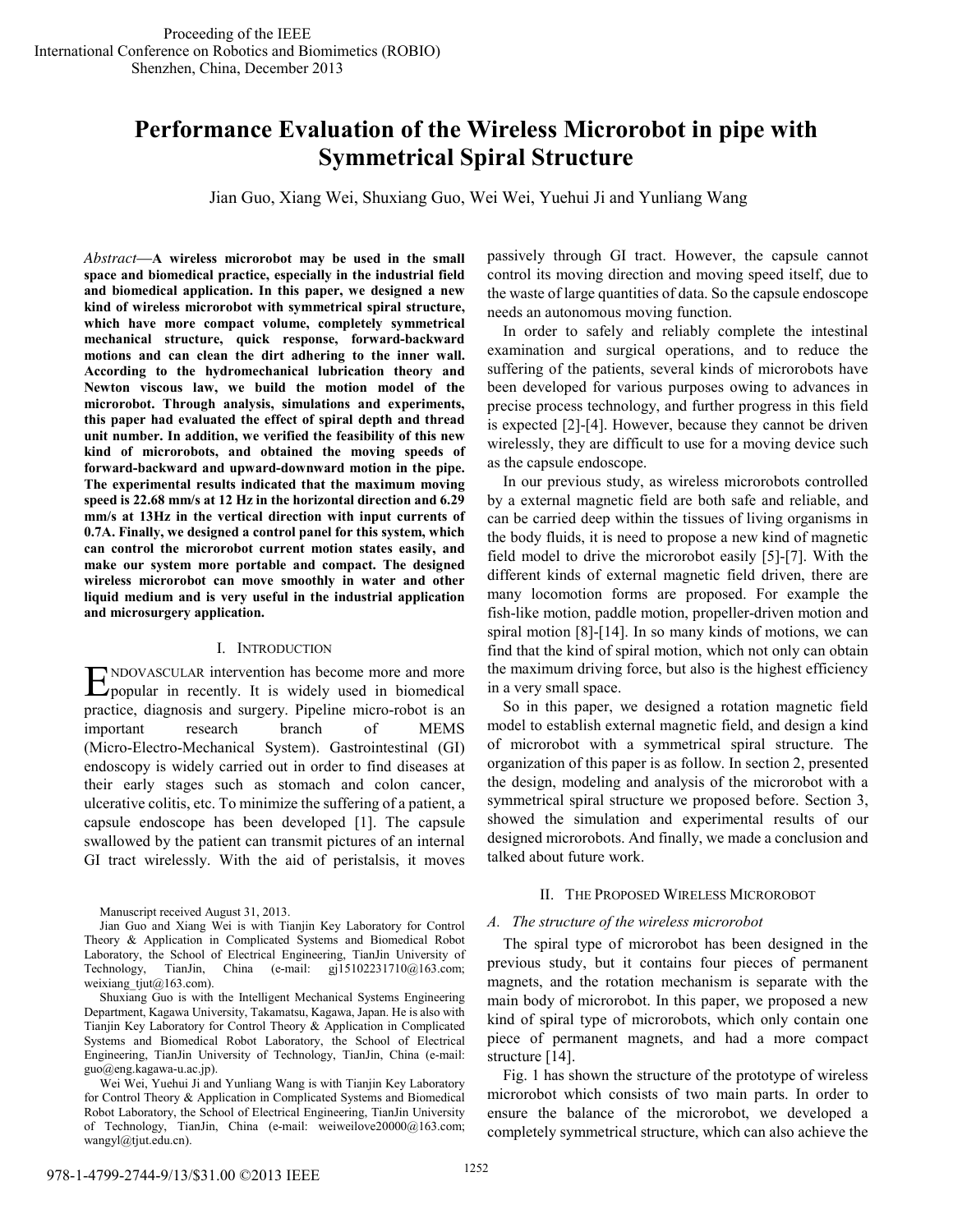same kinematic characteristics.



Fig. 1. The structure of the proposed microrobot

#### *B. The modeling of the microrobot*

According to the right-hand rule, we established the coordinate system for the microrobot movement as shown in Fig. 2. In the right-hand coordinate system, V is the axial velocity, U is the circumferential velocity. For the sake of analysis the force effect of the microrobot, we assumed the direction of the screw thread is x-axis, the thickness direction of the screw thread is y-axis, the direction which is vertical to the microrobot body is z-axis, and  $\theta$  is the spiral angle. U and V can be composed of  $u_x$  (x-component) and  $w_z$ (z-component).

$$
u_x = U \sin \theta + V \cos \theta \tag{1}
$$

$$
w_z = V \sin \theta - U \cos \theta \tag{2}
$$

Fig. 2. Conceptual structure of the screw thread

In the previous study, based on hydromechanical lubrication theory and Newton viscous law, the similar force analysis had been discussed [13]. According to our designed microrobot in the pipe, the main force will be evaluated as shown in the Table I in the horizontal direction, which consists of  $f_x$ ,  $f_z$ ,  $F_{axial}$ ,  $F_{circum}$ ,  $f_{1-resist}$  and  $f_{r-fiction}$ . And in the vertical direction, the G and  $F_u$  should be considered separately.

TABLE I EXPLANATION OF THE MAIN FORCE

| Main force                  | Explanation                                                                               |
|-----------------------------|-------------------------------------------------------------------------------------------|
| $f_{x}$                     | The total shear stress of the screw thread gap region and                                 |
|                             | the thread region in x-axis.<br>The total shear stress of the screw thread gap region and |
| $f_{z}$                     | the thread region in z-axis.                                                              |
| F <sub>axial</sub>          | The axial traction force.                                                                 |
| $F_{\text{circum}}$         | The circumferential friction force.                                                       |
| $f_{\text{1-resist}}$       | The resistance from the liquid.                                                           |
| $f_{\rm r\text{-friction}}$ | The rolling friction between the mircrobot and pipe                                       |
| G                           | The weight of the microrobot                                                              |
| $F_u$                       | The buoyancy of the microrobot in the liquid                                              |

According to Newton viscous law, we can obtain the  $f_x$  and  $f<sub>z</sub>$  as following:

$$
f_x = \mu A \frac{du}{dy}
$$
  
=  $-n\mu (U \sin \theta + V \cos \theta) \left( \frac{a}{c} + \frac{b}{c+h} \right)$  (3)

where n is the number of thread unit,  $\mu$  is the viscosity coefficient of the liquid, A is the contact area, du/dy is the velocity gradient.

$$
f_z = -n\mu w_z \left[ \frac{3abh^2}{bc^3 + a(c+h)^3} + \frac{a}{c} + \frac{b}{c+h} \right]
$$
 (4)

Then we can compute the axial traction force, circumferential friction force, resistance from liquid as following:

$$
F_{\alpha xial} = f_x \cos\theta + f_z \sin\theta
$$
  
= 
$$
\frac{3n\mu abh^2 (U \sin\theta \cos\theta - V \cos^2\theta)}{bc^3 + a(c+h)^3} - n\mu V \left(\frac{a}{c} + \frac{b}{c+h}\right)
$$
 (5)

$$
F_{\text{circum}} = f_z \cos\theta - f_x \sin\theta
$$
  
= 
$$
\frac{3n\mu abh^2 (U\cos^2\theta - V\sin\theta\cos\theta)}{bc^3 + a(c+h)^3} + n\mu U \left(\frac{a}{c} + \frac{b}{c+h}\right)
$$
 (6)

$$
F_{1\text{-resist}} = 0.5k\rho V^2 S
$$
  
= 0.5k\rho V^2 \pi R^2 (7)

$$
F_{r-fiction} = \eta G \tag{8}
$$

$$
G = m_g g \tag{9}
$$

$$
F_u = \rho g V_g = \frac{\rho}{\rho_g} G \tag{10}
$$

where k is the damping coefficient of the liquid,  $\rho$  is the density of the liquid, S is the front of contact area of the microrobot, η is the coefficient of rolling friction, G is the weight of the microrobot,  $V_g$  is the volume of the microrobot,  $\rho_{g}$  is the density of material used to design the microrobot.

We can obtain mg from an electronic balance, and calculate G and  $F_u$  easily. In order to simplify the equations, we assumed  $\beta$ =a /a+b,  $\gamma$ =h/c, so we can obtain:

$$
\overline{F}_{axial} = F_{axial} \cdot \frac{c}{a+b}
$$
\n
$$
= \frac{3n\mu\beta(1-\beta)\gamma^3(U\sin\theta\cos\theta - V\sin^2\theta)}{(1-\beta)+\beta(1+\gamma)^3} - nV\mu\left(\beta + \frac{1-\beta}{1+\gamma}\right)^{(11)}
$$
\n
$$
\overline{F}_{circum} = F_{circum} \cdot \frac{c}{a+b}
$$
\n
$$
= \frac{3n\mu\beta(1-\beta)\gamma^3(U\cos^2\theta - V\sin\theta\cos\theta)}{(1-\beta)+\beta(1+\gamma)^3} + nU\mu\left(\beta + \frac{1-\beta}{1+\gamma}\right)^{(12)}
$$

$$
= \frac{3n\mu\beta(1-\beta)\gamma^3(U\cos^2\theta - V\sin\theta\cos\theta)}{(1-\beta)+\beta(1+\gamma)^3} + nU\mu\left(\beta + \frac{1-\beta}{1+\gamma}\right)^{(1/2)}
$$
  
Therefore, the total force of the microrobot in the

horizontal direction in-pipe is:

$$
F_{horizontal} = F_{axial} + F_{circum} - F_{l-resist} - F_{r-piction}
$$
\n(13)

In the vertical motion, the microrobot is also influenced by its gravity and the buoyancy from the liquid, we assumed  $\Delta F = F_u - G$ , so the total force of the microrobot in the vertical direction in-pipe is:

$$
F_{vertical} = \overline{F}_{axial} + \overline{F}_{circum} + \Delta F - F_{l-resist} - F_{r-fiction}
$$
  
= 
$$
F_{horizontal} + \Delta F
$$
 (14)

When the traction force is zero, the axial speed is maximal,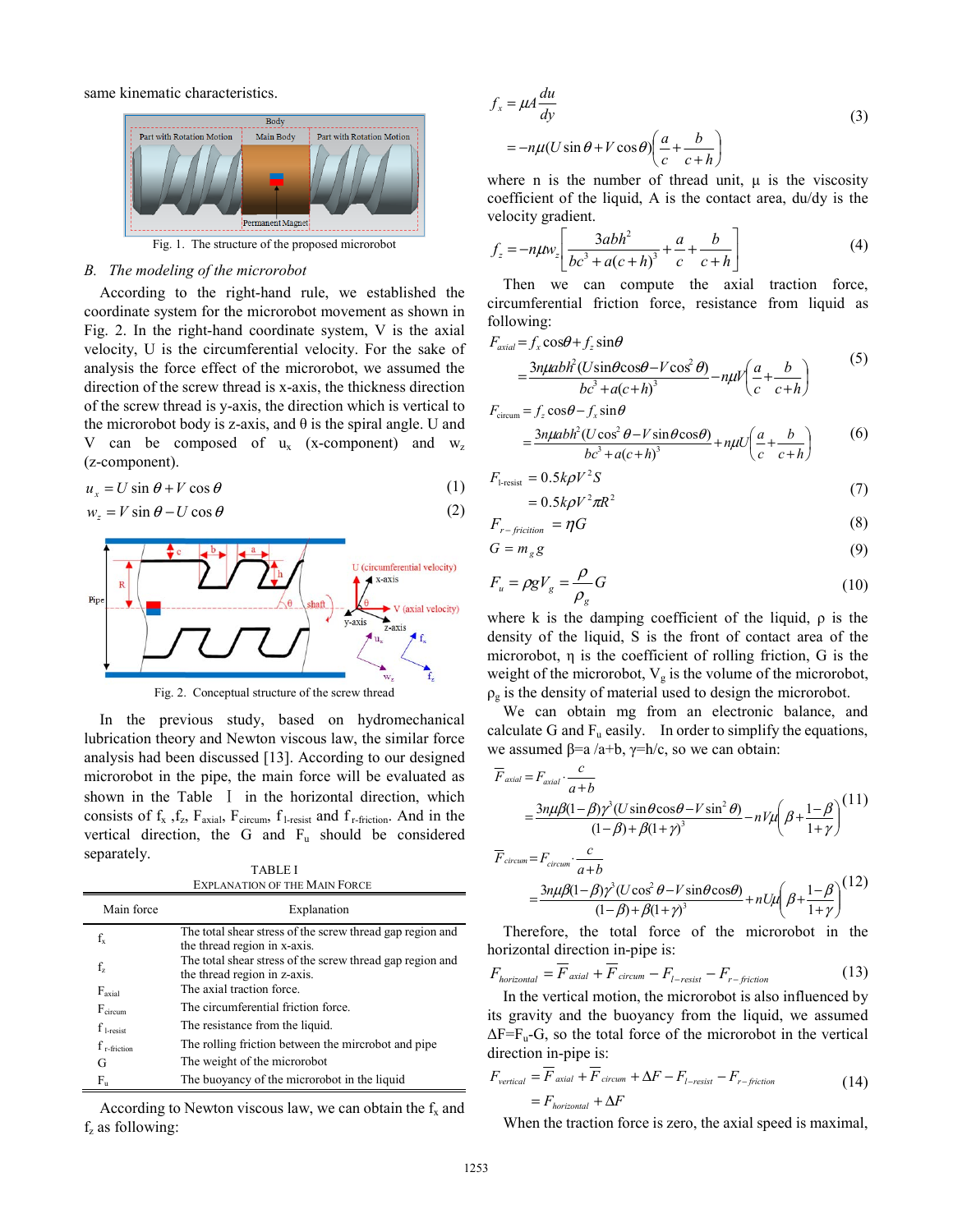the expression of maximum speed as following [16]:

$$
V_{\text{max}} = \frac{3n\beta(1-\beta)\gamma^3 \sin\theta \cos\theta}{\left(\beta + \frac{1-\beta}{1+\gamma}\right)[(1-\beta) + \beta(1+\gamma)^3] + 3\beta(1-\beta)\gamma^3 \sin^2\theta} \cdot U
$$
  
=  $f(\beta, \gamma, \theta)$  (15)

## *C. The motion analysis of the microrobot in the horizontal direction*

We had simulated the performance effect of the spiral depth h to  $F_{axial}$ ,  $F_{circum}$ ,  $f_{1-resist}$ ,  $f_{r-fiction}$ ,  $F_{horizontal}$  and  $V_{max}$ . By refer to the structure of microrobot we designed, we assumed  $β=0.5$ , μ=0.001, U=0.05, V=0.5, n=2, k=1, ρ=1, R=0.006,  $\theta = \pi/4$ . Considered of the size of the microrobot, we fixed the range of  $γ$  is 0 to 10. The simulation results in the horizontal direction as shown in Fig. 3 and Fig. 4.

From the results, we conclude that when  $h/c \geq 1$  and  $f_{\text{axial}} > 0$ , the traction force of capsule is positive. When  $h/c=1$ ,  $f_{\text{circum}}$ has the minimum value. The  $V_{\text{max}}$  will increase as  $\gamma$  increases. When  $\gamma$  is equal to 8, the V<sub>max</sub> will increase slowly and reach a fixed maximum value finally.



Fig. 3. The curves of Faxial, Fcircum, f l-resist, f r-friction, Fhorizontal when γ changes



If we make the assumption that  $\beta=0.5$ ,  $\gamma=3$ ,  $\mu=0.001$ , U=0.05, V=0.5, k=1,  $\rho=1$ , R=0.006,  $\theta=\pi/4$  and the simulation results are shown in Fig. 5.

From the results, we conclude that when number of thread unit is 5,  $F<sub>horizontal</sub>$  is the maximum value.

## *D. The motion analysis of the microrobot in the vertical direction*

We had also simulated the performance effect of the spiral depth h in the vertical direction. We assumed  $\beta = 0.5$ ,  $\mu = 0.001$ , U=0.05, V=0.5, n=2, k=1,  $p=1$ ,  $p=1$ ,  $R=0.006$ ,  $\theta=\pi/4$ . Considered of the size of the microrobot, we fixed the range of n is 0 to 10. The simulation results as shown in Fig. 6.



Fig. 5. The curves of F<sub>axial</sub>, F<sub>circum</sub>, f<sub>1-resist</sub>, f<sub>r-friction</sub>, F<sub>horizontal</sub> when n changes



Fig. 6. The curves of  $F_{vertical}$  when  $\gamma$  changes

If we make the assumption that  $\beta=0.5$ ,  $\gamma=3$ ,  $\mu=0.001$ , U=0.05, V=0.5, k=1,  $p=1$ ,  $\rho<sub>g</sub>=1.1$ , R=0.006,  $\theta = \pi/4$  and the simulation results are shown in Fig. 7.



From  $(14)$  and result, we can find that  $F<sub>vertical</sub>$  is just related to  $F<sub>horizontal</sub>$  and  $\Delta F$ , but the  $F<sub>vertical</sub>$  is a negative value. So the microrobot cannot achieve upward motion, and needs gravity compensation.

#### III. EXPERIMENTS AND RESULTS

#### *A. Experiment on the forward-backward motion*

In the detection process, the microrobot should complete forward-backward motion in the pipe. Based on the theoretical analysis of the proposed microrobot in our previous study [15], we had proved it can move forward and backward in a pipe. So we developed the new kind of spiral type microrobot, it is shown in Fig. 8.

By using the measurement system as shown in Fig. 9, the following characteristics of the moving speed were measured. We carried out the experiments by changing the frequency of input currents from 0 Hz to 15 Hz, and the amplitude of input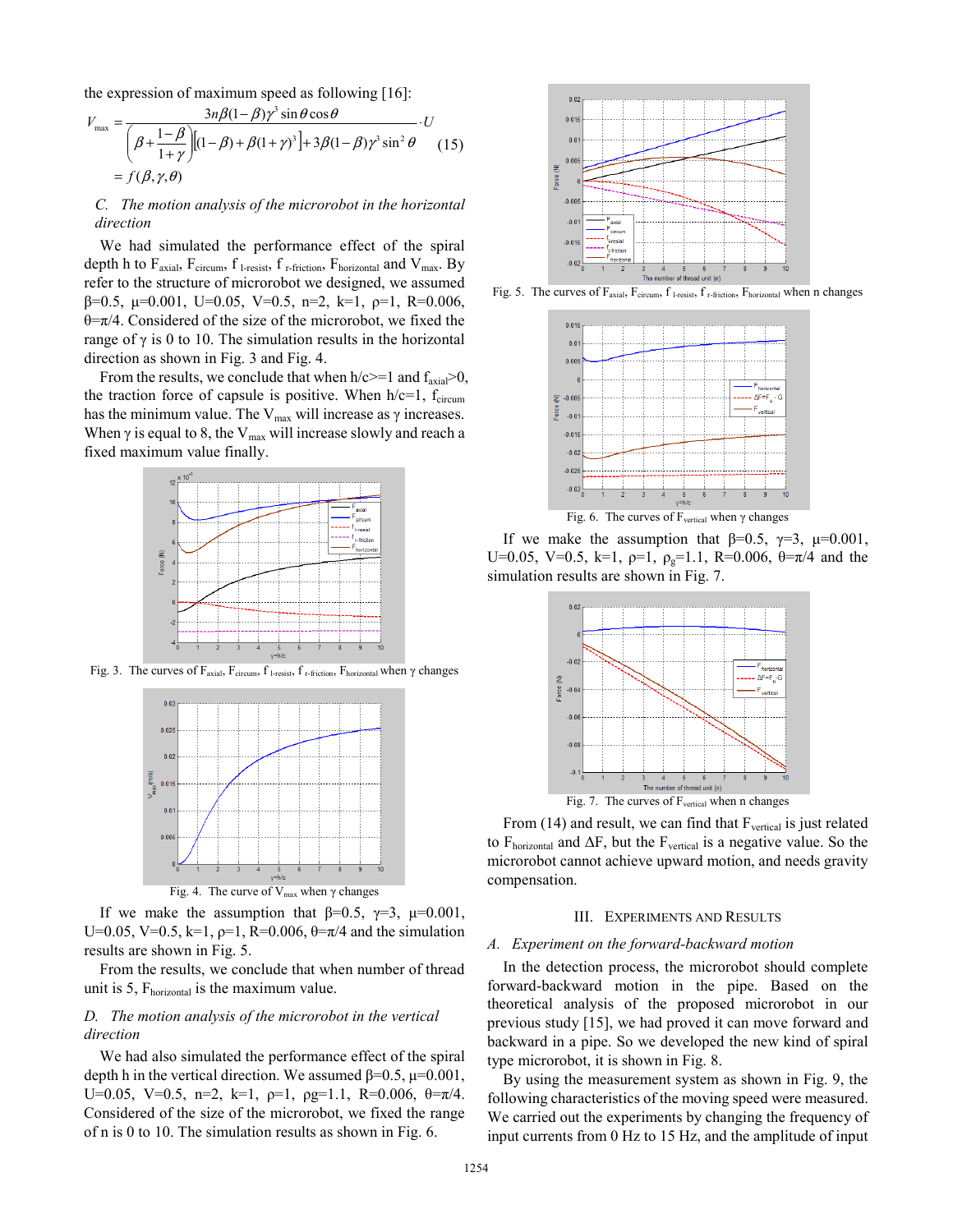currents were fixed at 0.7 A.





Fig. 9. Measurement system in horizontal experiment

Based on the measurement system, the microrobot can achieve rotation motion in the pipe forward-backward. Through changing the frequency and phase of input currents, the experimental results of average moving speed of the microrobot were obtained as shown in Fig. 10.



Fig. 10. Moving speed of forward-backward motion

## *B. Experiment on the upward-downward motion*

According to our preceding analysis and the simulation results in Fig. 6 and Fig. 7, we can conclude that the  $F<sub>vertical</sub>$  is a negative value ,so the microrobot cannot realize upward motion in the pipe, and we should counterweight for the microrobot in order to make  $\Delta F=0$ , which is let the microrobot suspend in water.

Considered the material of the microrobot, we select another material that has a small density as gravity compensation. The specifications of materials are shown in Table II and Fig. 11.

| <b>TABLE II</b>                    |                               |                       |  |  |  |  |
|------------------------------------|-------------------------------|-----------------------|--|--|--|--|
| <b>SPECIFICATIONS OF MATERIALS</b> |                               |                       |  |  |  |  |
| Part                               | Main material                 | Density<br>$(g/cm^3)$ |  |  |  |  |
| Body                               | EVA (Ethylene Vinyl Acetate)  | 11                    |  |  |  |  |
| Permanent magnet                   | NdFeB                         | 6                     |  |  |  |  |
| Gravity compensation               | EPE (Expandable Polyethylene) | 0.003                 |  |  |  |  |

In addition, the EPE is a kind of very soft material, which installs at the head and end of the microrobot will buff the

microrobot impact the pipeline, so that will improve the safety of detection process. The prototype of the microrobot with gravity compensation is shown in Fig. 12.



Fig. 11. The gravity compensation of the microrobot



Fig. 12. Prototype of the microrobot with gravity compensation



Fig. 13. Measurement system in vertical experiment

Based on the measurement system as shown in Fig. 13, the microrobot can achieve upward-downward motion in the pipe. Through changing the frequency and phase of input currents, the experimental results of average moving speed of the microrobot were obtained as shown in Fig. 14.



Seen from Fig. 10 and Fig. 14, it is finding that this kind of microrobots with symmetrical structure has the similar kinematic characteristics on the forward-backward and upward-downward motion. These symmetrical characteristics will make the control strategy much easier.

## *C. Experiment on the developed microrobots with different spiral depth h*

We had developed four types of microrobots with different spiral depth h that 3mm, 4mm, 5mm and 6mm, which had the same spiral unit number 5. The prototypes of the microrobot are shown in Fig. 15 and the specification of the spiral structures are shown in Table Ⅲ.

Based on the experimental measurement system, we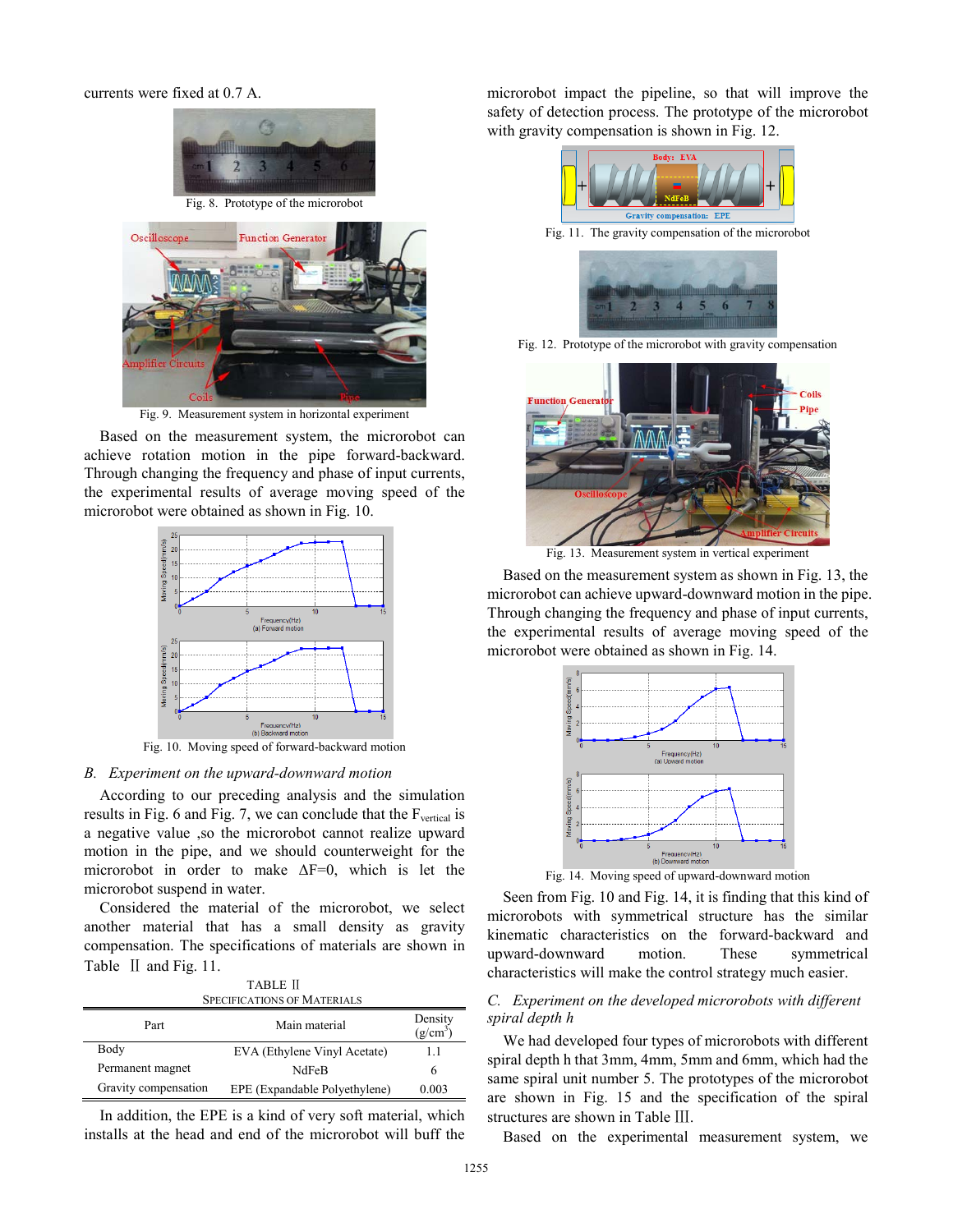measured the moving speeds of different spiral depth of the microrobots in the horizontal direction. By changing the frequency of the input currents from 0 Hz to 15 Hz, and the amplitude of input currents were fixed at 0.7 A, the experimental results of average speeds were obtained as shown in Fig. 16.

Seen from Fig. 16, it is conclude that the moving speed of microrobot will increase as the frequency increases of input currents. And when the spiral depth is deepened, the maximum speed will be accelerated, but the frequency range will be decreased.

| <b>TABLE III</b>                               |  |
|------------------------------------------------|--|
| <b>SPECIFICATIONS OF PROTOTYPE MICROROBOTS</b> |  |

|              | <b>Size</b>      | Spiral depth h  |
|--------------|------------------|-----------------|
| Microrobot 1 | $\Phi$ 12mm×60mm | 3mm             |
| Microrobot 2 | $\Phi$ 12mm×60mm | 4 <sub>mm</sub> |
| Microrobot 3 | $\Phi$ 12mm×60mm | 5 <sub>mm</sub> |
| Microrobot 4 | $\Phi$ 12mm×60mm | 6mm             |



Fig. 15. Prototypes of the microrobot with different spiral depth



Fig. 16. Moving speeds of the microrobots with different spiral depth

Seen from Fig. 16, it is conclude that the moving speed of microrobot will increase as the frequency increases of input currents. And when the spiral depth is deepened, the maximum speed will be accelerated, but the frequency range will be decreased.

In addition, when the frequency of the input currents over 13 Hz, the moving speed of the microrobots in pipe is down to zero. This is because of the limitation of magnetic field intensity, and the wireless microrobots cannot rotate following the rotation magnetic field at a high level frequency any more, so the microrobots will out-of-step with the rotation magnetic field.

## *D. Experiment on the developed microrobots with different thread unit numbers n*

We had developed five types of microrobots with different thread unit numbers n that 3, 4, 5, 6 and 7, which had the same spiral depth 5mm. The prototypes of the microrobot are shown in Fig. 17, and the specification of the spiral structures are shown in Table Ⅳ.

We also measured the moving speeds of different thread unit numbers of the microrobots in the horizontal direction. By changing the frequency of the input currents from 0 Hz to 15 Hz, and the amplitude of input currents were fixed at 0.7 A, the experimental results of average speeds were obtained as shown in Fig. 18.

| <b>TABLE IV</b><br><b>SPECIFICATIONS OF PROTOTYPE MICROROBOTS</b> |                  |                      |  |  |  |
|-------------------------------------------------------------------|------------------|----------------------|--|--|--|
|                                                                   | Size             | Thread unit number n |  |  |  |
| Microrobot 5                                                      | $\Phi$ 12mm×40mm | 3                    |  |  |  |
| Microrobot 6                                                      | $\Phi$ 12mm×50mm | 4                    |  |  |  |
| Microrobot 7                                                      | $\Phi$ 12mm×60mm | 5                    |  |  |  |
| Microrobot 8                                                      | $\Phi$ 12mm×70mm | 6                    |  |  |  |
| Microrobot 9                                                      | $\Phi$ 12mm×80mm |                      |  |  |  |



Fig. 17. Prototypes of the microrobot with different thread unit numbers



Fig. 18. Moving speeds of the microrobots with different thread unit numbers

Seen from Fig. 18, it is conclude that the moving speed of microrobot will increase as the frequency increases of input currents. And when the number of thread unit is 5, the microrobot can achieve the maximum moving speed and frequency range.

### *E. Design of control panel for the system*

In the experimental stage, we use a function generator to generate sine wave signals, but not portable and compact. Based on the experimental results, we design a control panel for our system.

The control panel we designed is shown in Fig. 19. Through selection of the buttons, we input the status we needed, and then the MCU will output the corresponding signals to the amplifying unit and display the current status. The control panel can realize stopping, running and changing the direction of motion, which can be selected through the button control. In the running status, we can choose low-speed motion, mid-speed motion and high-speed motion.

With this control panel, we can control the microrobot